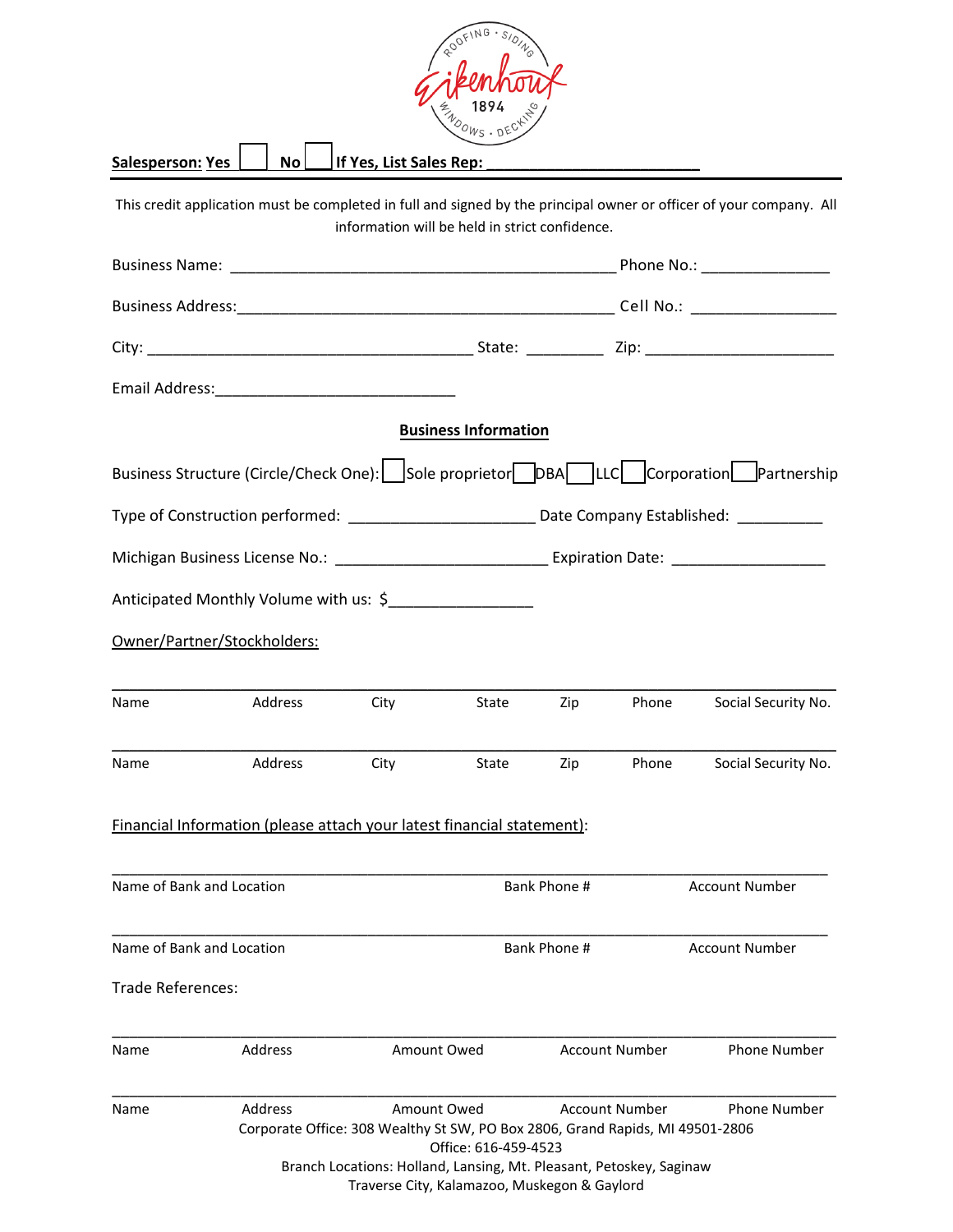

## **TERMS AND CONDITIONS**

- 1. The terms and conditions set forth herein along with the terms and conditions on Eikenhout Inc.'s (hereafter "Seller") invoice and delivery ticket (which are incorporated by reference) represent the entire agreement between Applicant/Buyer/Purchaser ("Applicant") and Seller ("Agreement"). No other terms, including those on Applicant's Purchase Order, which are different, may add to, modify, supersede or otherwise alter the terms of Agreement without express written approval by an authorized officer of Seller. All contrary or additional terms are specifically rejected unless approved in writing by an authorized officer of Seller.
- 2. All price lists and quotes by Seller are subject to change without notice unless specifically stated in writing by an authorized agent of Seller.
- 3. Applicant is responsible for any and all local, state, and federal taxes.
- 4. Applicant agrees to pay for products according to the Agreement. When credit is approved, Applicant agrees that all account terms shall be Net 30 Prox. I (we) understand returned checks will result in a \$35 assessment, which must be paid immediately. Payments must be made to Eikenhout, Inc. at 308 Wealthy SW, PO Box 2806, Grand Rapids, MI 49501-2806. If Applicant fails to make any payment to seller when due, the Applicant's entire account(s) with Seller shall become immediately due and payable. Seller may, at its sole discretion, repossess and remove any such product without notice or demand or may require Applicant to assemble the collateral and make it available to allow Seller to take possession. A service charge of 1-1/2% per month will be assessed on delinquent balances. If Applicant is in default for non-payment, then in addition to other remedies, Applicant agrees to reimburse Seller all costs of collection, including reasonable attorney's fees.
- 5. If at any time Applicant's financial condition changes from the information provided in the Credit Application, Applicant's financial condition becomes impaired, Applicant's credit becomes impaired, or Applicant fails to make a required payment, then Seller has the right to cancel orders, discontinue shipments, and/or require payment in advance.
- 6. Applicant hereby authorizes Seller to apply any payments made by or on behalf of Applicant to Seller to any account or accounts then outstanding between Applicant and Seller.
- 7. SECURITY AGREEMENT: To secure payment and performance of all obligations, Applicant hereby grants Seller a Purchase Money Security Interest in all inventory, equipment, and goods distributed by Seller, whenever sold, cosigned, leased, rented, or delivered directly or indirectly to or for the benefit of Applicant ("Collateral"). This security interest extends to all repossessions and returns and all proceeds from the sale, lease or rental; and all existing or subsequently arising accounts and accounts receivable, chattel paper, general intangibles, and supporting obligations. The security agreement is limited to the outstanding obligations owed to Seller from Applicant.
- 8. Applicant will insure Collateral against all expected risks. Applicant will not subject Collateral to any adverse encumbrances or liens. Applicant authorizes Seller to file financing statements describing Collateral and will assist Seller in taking necessary action to perfect and protect Seller's security interest.
- 9. If Applicant becomes delinquent and an attorney is retained to file suit to collect the balance due to Seller, then Applicant agrees that Kent County Michigan shall be the proper venue for any such legal action.
- 10. WARRANTY: Applicant's sole and exclusive warranty, if any, is that provided by the product's manufacturer. SELLER MAKES NO EXPRESS OR IMPLIED WARRANTIES. SELLER HEREBY DISCLAIMS ALL EXPRESSED OR IMPLIED WARRANTIES. UNDER NO CIRCUMSTANCES WILL SELLER BE LIABLE FOR INCIDENTAL, PUNITIVE, SPECIAL, OR CONSEQUENTIAL DAMAGES OF ANY KIND. SELLER'S LIABILITY SHALL BE LIMITED TO THE NET SALES PRICE RECEIVED BY SELLER. Notice of any defects or nonconformity to specifications must be made in writing within 20 days from receipt of goods. If a claim is not made within 20 days from receipt of goods, then any such claim is waived.

Corporate Office: 308 Wealthy St SW, PO Box 2806, Grand Rapids, MI 49501-2806 Office: 616-459-4523 Branch Locations: Holland, Lansing, Mt. Pleasant, Petoskey, Saginaw Traverse City, Kalamazoo, Muskegon & Gaylord